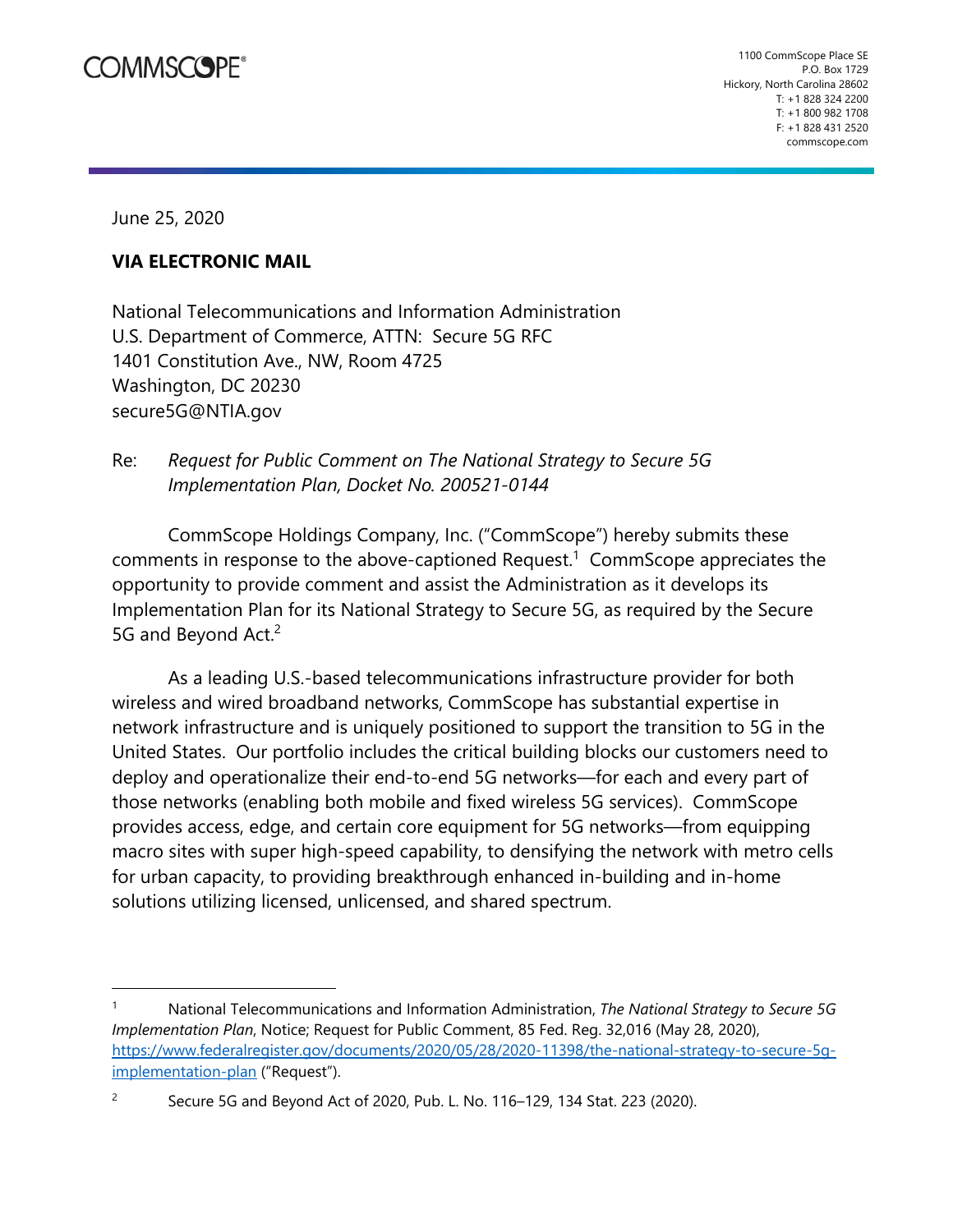The Request raises a number of important questions, including how the U.S. government can: (1) "best facilitate the domestic rollout of 5G technologies and the development of a robust domestic 5G commercial ecosystem (e.g., equipment manufacturers, chip manufacturers, software developers, cloud providers, system integrators, network providers),"and (2) "best promote 5G vendor diversity and foster market competition?"

Open radio access networks (or "Open RAN") for 5G networks will advance these and other important objectives in the Administration's strategic plan. Open RAN will play a significant role in accelerating the rollout of 5G infrastructure by enabling 5G equipment interoperability, which will help enhance the security of these networks, increase vendor diversity, and reduce dependence on Chinese suppliers. Historically, mobile networks have been deployed using compatible radio network equipment from a single vendor as a "closed" proprietary solution. This "closed" system has led to a lack of competition among vendors, which has hindered RAN innovation and the introduction of new services and creation of new business models. Open RAN, however, is a new model where cellular radio networks are comprised of hardware and software components from multiple vendors operating over network interfaces that are truly "open and interoperable." Open RAN has the potential to accelerate the availability of 5G throughout the U.S. across various deployment models and strategies. This includes expediting small cell deployments—both outdoors and indoors—and broadening the use cases they serve, as well as 5G deployment at the macro and metro layers. Open RAN can drive innovation by encouraging the growth of an expanded supply ecosystem. It also can reduce capital costs and avoid single vendor "lock-in" through open interfaces and commodity hardware platforms.

CommScope has been at the forefront of Open RAN efforts and is committed to advancing Open RAN in the marketplace to drive innovation and bring 5G benefits faster to end users for a variety of use cases. The fundamental underpinning of Open RAN is the standardization of radio interfaces in an open manner to ensure interoperability between component radio equipment manufactured by different vendors. The O-RAN Alliance, a consortium of mobile network operators and vendor companies, has been working to standardize these interfaces. CommScope has been a contributor to the O-RAN Alliance since it was founded in February 2019. For example, CommScope has contributed to a fronthaul specification which, among other things, enables fronthaul (i.e., connectivity between the radio unit and distributed unit) over IP/Ethernet and is critical for integrating small cells into enterprise networks. AT&T, Intel, and CommScope collaborated on a "virtual" demonstration of this fronthaul